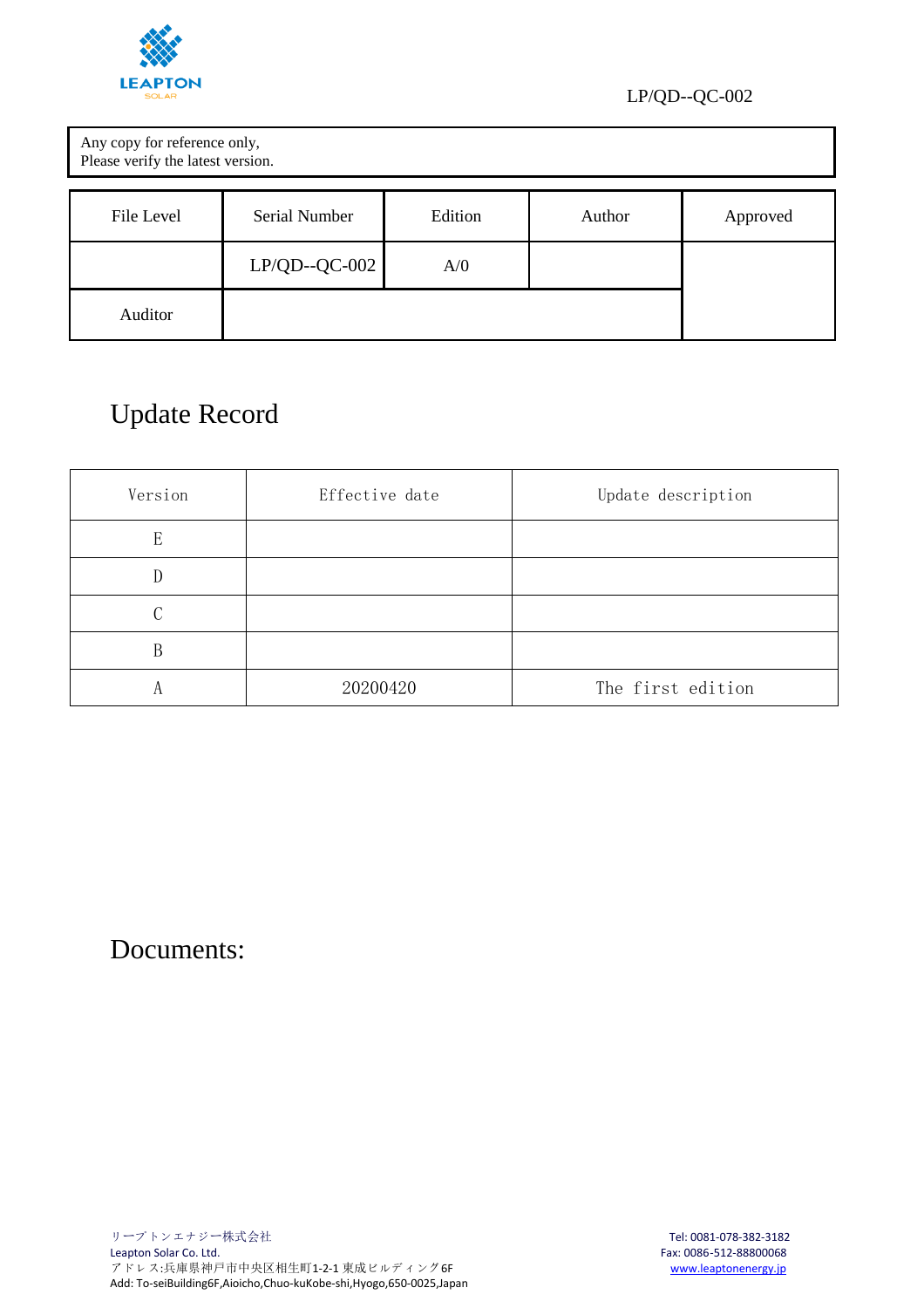



# リープトンエナジー株式会社

## **Leapton Solar (Changshu) Co., Ltd.**

## **Limited warranty of leapton Solar (Changshu) PV Modules**

Leapton Solar (Changshu) Co., Ltd. ("Leapton") warrants its Modules' performance according to this warranty. The following family products apply to this Warranty:

**PV Modules with 6" Half Cut Mono Crystalline Silicon Solar Cells: 132 cells: LP 158\*158-M-66-H-\*\*\*W(\*\*\*=335-365, in increment of 5) 144 cells: LP 158\*158-M-72-MH-\*\*\*W(\*\*\*=390-410, in increment of 5) 132 cells: LP 158\*158-M-66-MH-\*\*\*W(\*\*\*=360-375, in increment of 5) 120 cells: LP 158\*158-M-60-MH-\*\*\*W(\*\*\*=325-340, in increment of 5)**

**PV Modules with 6" Mono Crystalline Silicon Solar Cells: 72 cells: LP158\*158-M-72-\*\*\*W(\*\*\*=380-395, in increment of 5) 60 cells: LP158\*158-M-60-\*\*\*W(\*\*\*=320-330, in increment of 5)**

## **1. Limited product warranty - Fifteen years repair, replacement**

Leapton warrants its PV modules to be free from defects in materials and workmanship under normal application,installation,use and service conditions. If modules fail to conform to this warranty, then for a period ending 180 months from the date of sales to the original terminal customer(hereinafter referred to as "customer"), Leapton will repair or replace the modules for the customers. The repair or the replacement shall be the sole and exclusive remedy provided under the "Limited product warranty" and shall not extend beyond the 180 months period set forth herein. The "Limited product warranty" does not warrant a specific power output, which shall be exclusively covered under clause 2 hereinafter("Limited peak power warranty").

## **2. Limited Peak Power Warranty**

1) Power test conditions: The test of the peak power of the delivered modules should be made under standard test conditions - an irradiation of 1000W/ $m^2$ , temperature 25°C, AM1.5。1000W/ $m^2$  is the standard light intensity when we test the solar cells 。AM1.5 refers to the actual distance of light pass through the atmosphere is 1.5 times of the vertical thickness of the atmosphere . 25℃ means the modules should work in the temperature of 25℃.

2) Warranty conditions: The customer must handle the product properly. The design,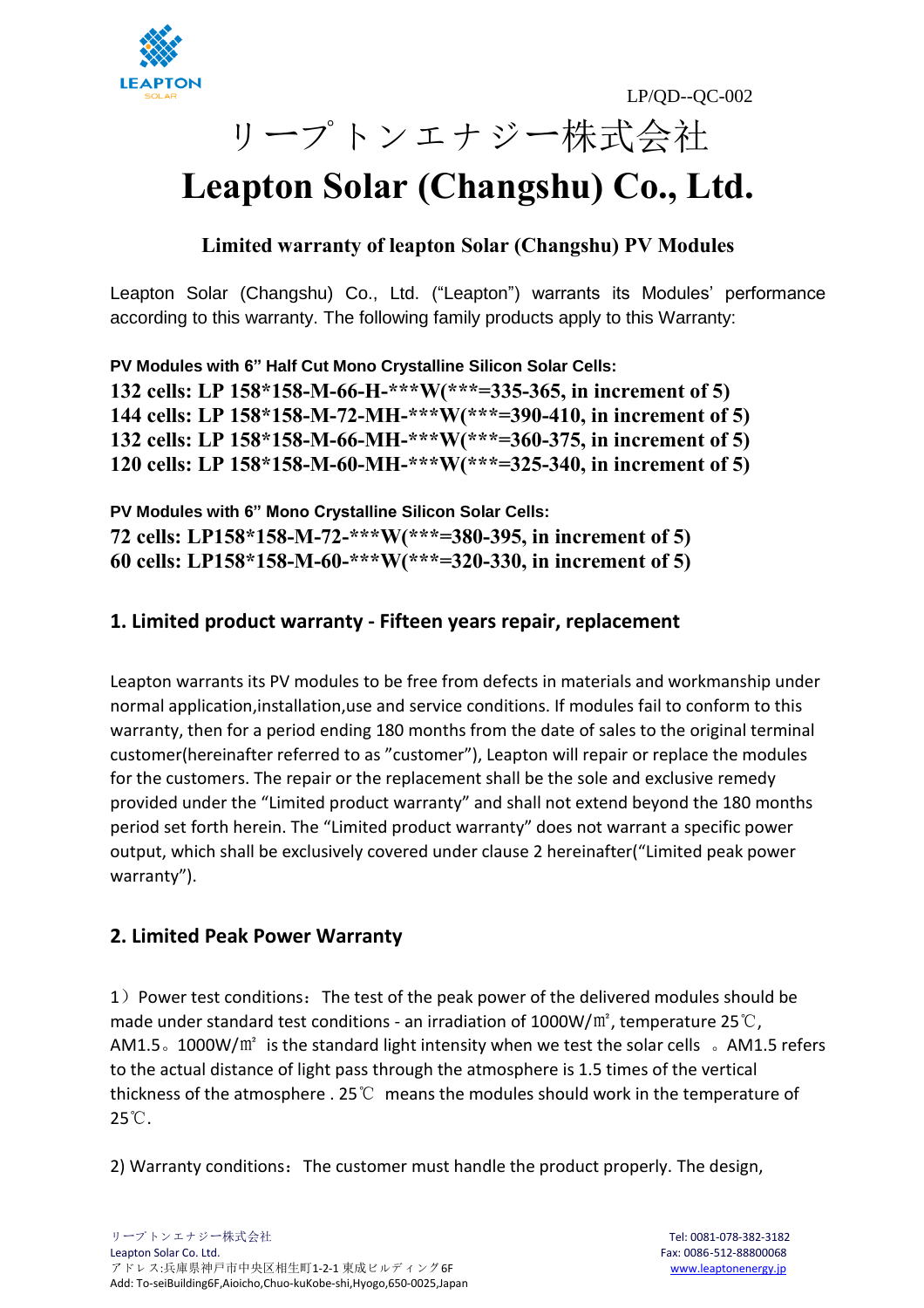

installation, operation environment and maintenance of the solar system should follow the installation guide and relevant regulations.

#### 3) Power Attenuation

The Warranty Start Date is the date of installation of the Product(s) or three months after delivery (Incoterms 2010) of the Products(s) to the Buyer, whichever date is earlier. In addition, Leapton warrants that for a period of twenty-five years commencing on the Warranty Start Date, the loss of power output relating to the initial guaranteed power which is defined as Peak Power Watts Pmax (Wp) plus Peak Power Watts Pmax(Wp) multiplied by the lower limit of the Power Output Tolerance Pmax(%) – as specified in the relevant Product Data Sheet and measured at Standard Test Conditions (STC) for the Product(s) shall not exceed

- For Polycrystalline Products (The type as IEC certificate reference) : 2.5% in the first year, thereafter 0.7% per year, ending with 80.7% in the 25<sup>th</sup> year after the Warranty Start Date,
- For Monocrystalline Products (The type as IEC certificate reference) : 3.0% in the first year, thereafter 0.68% per year, ending with 80.68% in the 25<sup>th</sup> year after the Warranty Start date.
- The actual power output shall be determined for verification using STC only and measurement shall either be carried out by Leapton or by a Leapton recognized third-party testing institute. (Remark: According to STC, Measurement system uncertainty will be applied to all actual power output measurements.)

## **3.Exclusions and Limitations**

A.In any event, all warranty claims must be received within the applicable warranty period

for this warranty to be effective.

B.The "Limited Product Warranty" and the "Limited Peak Power Warranty" do not apply to any MODULES which have been subjected to:

- Misuse, abuse, vandalism, neglect or accident;
- Alteration, improper installation or application;
- Non-observance of Leapton 's installation manual or maintenance instructions;
- Repair or modifications by someone other than an approved service technician of Leapton ;

- Power failure surges, lightning, flood, fire, accidental breakage, improper connections resulting in hazardous reverse current or other events outside Leapton's control.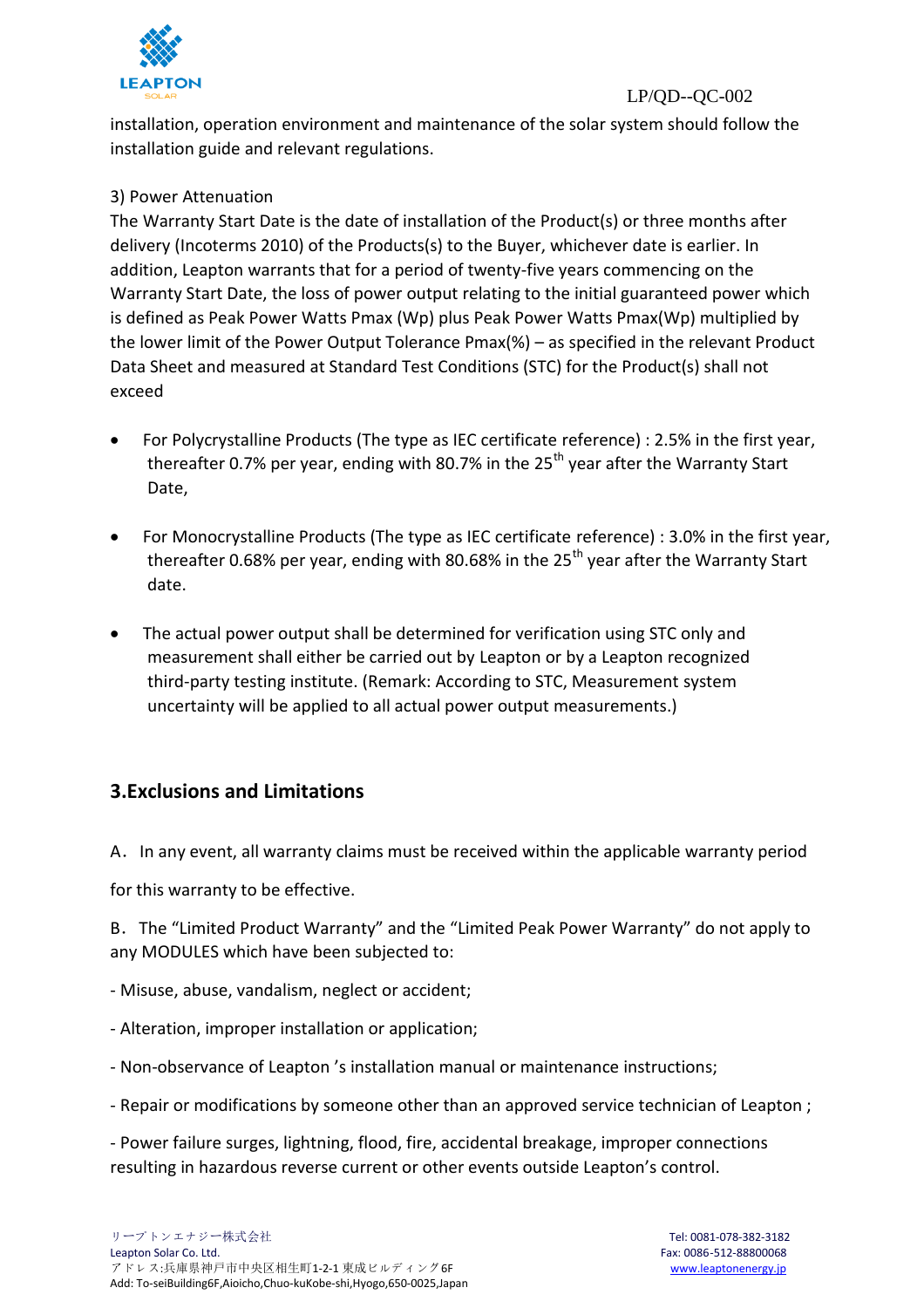

#### LP/QD--QC-002

C.Both "Limited Product Warranty" and "Limited Peak Power Warranty" do not cover any costs associated with transportation, installation, removal or re-installation for return of the modules.

D.When the module is used in a non-grounded foundation environment, the Limited Peak Power Warranty for the PV module shall be within 15 years as specified in Article 2. E.Warranty claims will not be honored if the type or serial number of the MODULES have been altered, removed or made illegible.

## **4.Limitation of Warranty Scope**

This "limited warranty for pv modules" as set forth herein is expressly in lieu of and excludes all other express or implied warranties, including but not limited to warranties of merchantability and of fitness for particular purpose, use, or application, and all other obligations or liabilities on the part of Leapton, unless such other obligations or liabilities are expressly agreed to in writing signed and approved by Leapton. Leapton shall have no responsibility or liability whatsoever for damage or injury to persons or property, or for other loss or injury resulting from any cause whatsoever arising out of or related to the modules, including, without limitation, any defects in the modules, or from use or installation. Under no circumstances shall Leapton be liable for incidental, consequential or special damages, howsoever caused. Loss of use, loss of profits, loss of production, and loss of revenues are specifically and without limitation excluded. Leapton ´s aggregate liability, if any, in damages or otherwise, shall not exceed the invoice value as paid by the customer, for the single unit of module.

## **5.Obtaining Warranty Performance**

If the customer has a justified claim covered by this "Limited Warranty of PV Modules", an immediate notification shall be filed in writing to (a) the vendor or (b) Leapton 's authorized distribution partner, who supplied affected modules, or (c) Leapton office. Together with the notification, the customer should enclose the evidence of the date on which the modules have been purchased. If applicable, the vendor or distributor will give advice on the processing of the claim. If more assistance is required, the customer may request guidance from Leapton in writing. The return of any modules will not be accepted unless prior written authorization has been given by Leapton.

## **6. Disputes**

In any form, in the event of a dispute that has occurred for more than one year, the customer shall not make any dispute regarding this limited warranty.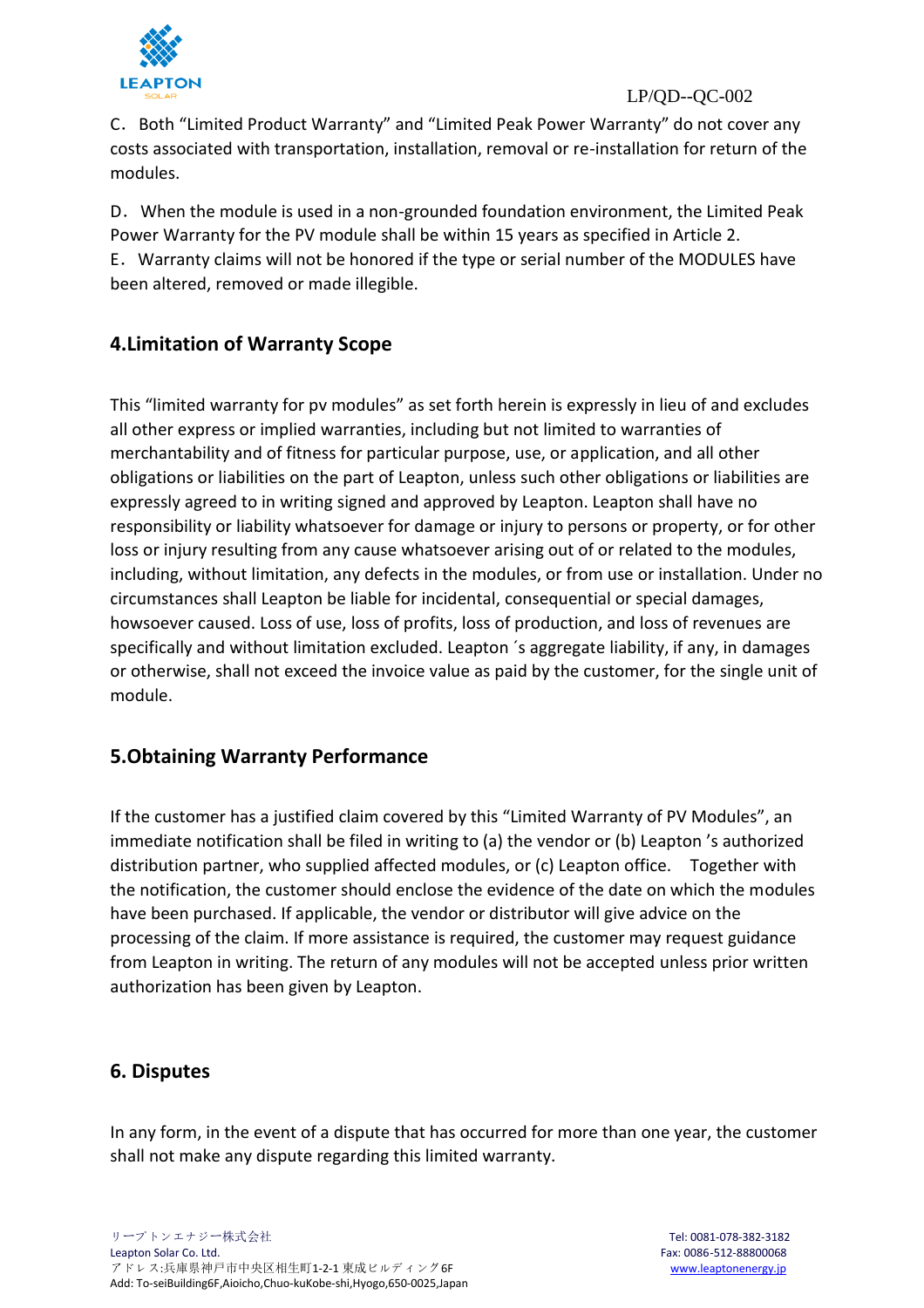

## **7. Various**

The repair or replacement of the modules or the supply of additional modules, does not cause the beginning of new warranty terms, nor shall the original terms of this "Limited Warranty of PV Modules" be extended. Any replaced modules shall become the property of Leapton for their disposal. Leapton has the right to deliver another type (different in size, color, shape and/or power) in case Leapton has discontinued producing the replaced modules at the time of the claim.

If the customer purchased module is not listed in "Limited Warranty of PV Modules", customer may contact Leapton for more information on the applicable warranty.

## **8. Force Majeure**

Leapton shall not be responsible or liable in any way to the customer or any third-party arising from any non-performance or delay in performance of any terms and conditions of sale, including but not limited to any technical and substantive events or environmental conditions that can not be reasonably foreseen and understood in the event of the sale of PV modules or claims,due to natural disasters, war, riots, strikes, etc. can not get appropriate and adequate labor, materials, mold, production capacity, technology; or any other similar cause or circumstance beyond the reasonable control of Leapton. In such cases, performance by Leapton of this Limited Warranty shall be suspended without liability for the period of delay reasonably attributable to such causes.

-----------------------------------------------------------------------------------------------------------------

Nominal Power Output in product datasheet is the power in Watt peak that a Photovoltaic Solar Modules generates in its Maximum Power Point under Standard Testing Conditions (STC). STC are as follows:

(1) light spectrum of AM 1.5,

(2) an irradiation of 1000 W per  $m<sup>2</sup>$ 

(3) a cell temperature of 25 degrees centigrade at right angle irradiation.

The measurements are carried out in accordance with IEC 61215 as tested at the connectors or junction box terminals – as applicable – per calibration and testing standards of Leapton valid at the date of manufacture of the PV-modules.

If you have purchased this products in Australia, you should be aware that this warranty is provided in addition to other rights and remedies held by a consumer at law. Our goods come with guarantees that cannot be excluded under Australian Consumer Law. You are entitled to a replacement or refund for a major failure and for compensation for any other reasonably foreseeable loss or damage. You are also entitled to have the goods repaired or replaced if the goods fail to be of acceptable quality and the failure does not amount to a major failure.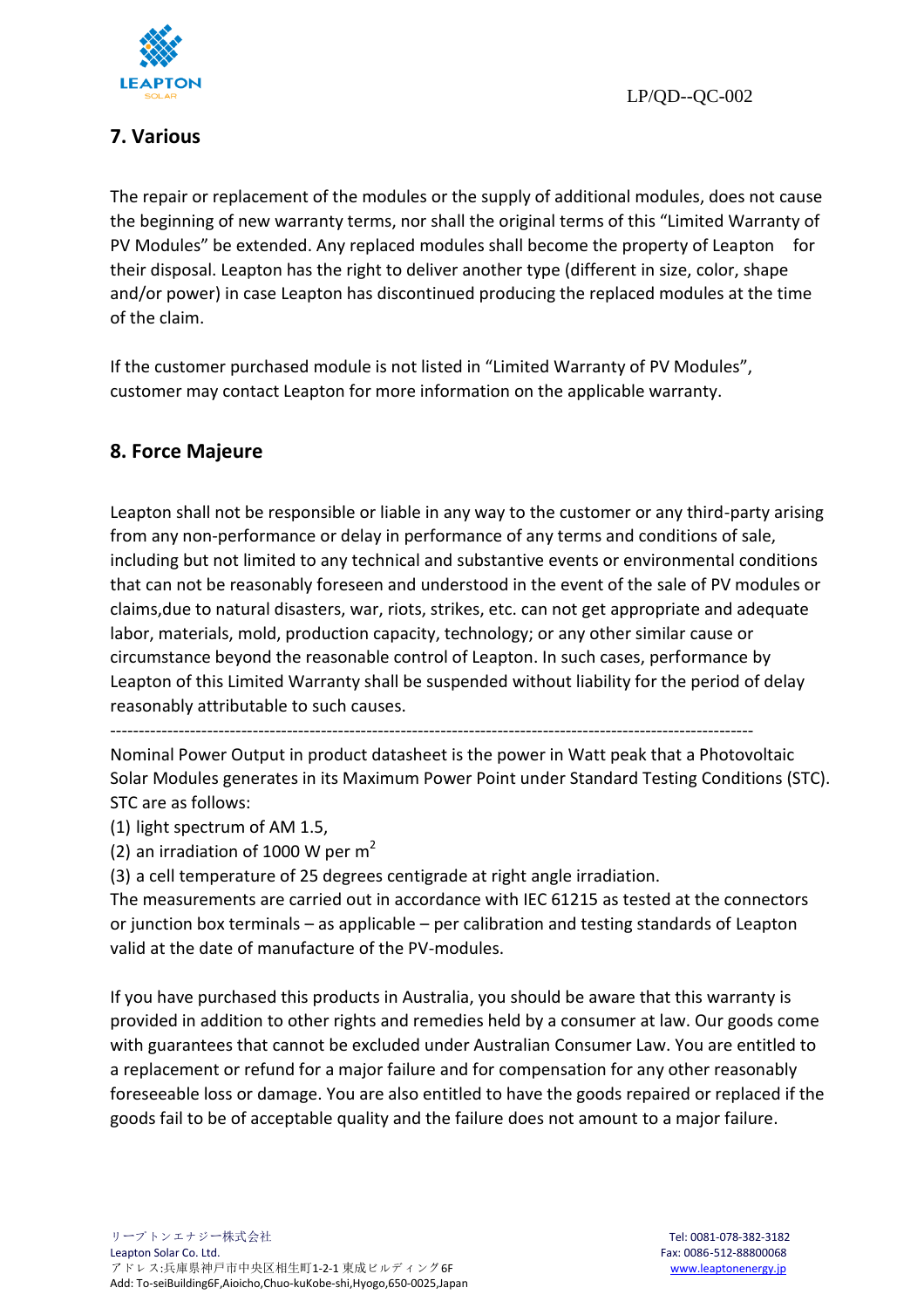

LP/QD--QC-002

Leapton Solar (Changshu) Co., Ltd. Email: [info@Leaptonenergy.com](mailto:info@Leaptonenergy.com) Web: [www.leaptonenergy.com](http://www.leaptonpv.com/) Tel: 0086 512 888 000 68 Fax: 0086 512 888 000 68 Add: No.55, SunshineAvenue,Yushan High-tech Industrial Park, Changshu City, Jiangsu, China

Sola Now Pty Ltd ABN: 49 146 409 921 Phone: 1800 312 979 Email:info@sunterra.com.au [Web: www.sunterra.com.au](https://www.sakuraenergy.com.au/)  Add: 66 Hughes Steet, Mile End, 5031 SA Australia.

## **LEAPTON SOLAR FAULTY PANEL PROCEDURE**

**Customer queries the output from a recently installed system or Leapton initiates, thus this triggers the following procedure:**

Important Note: Australian Consumer Law: The Leapton Energy supplementary guarantee